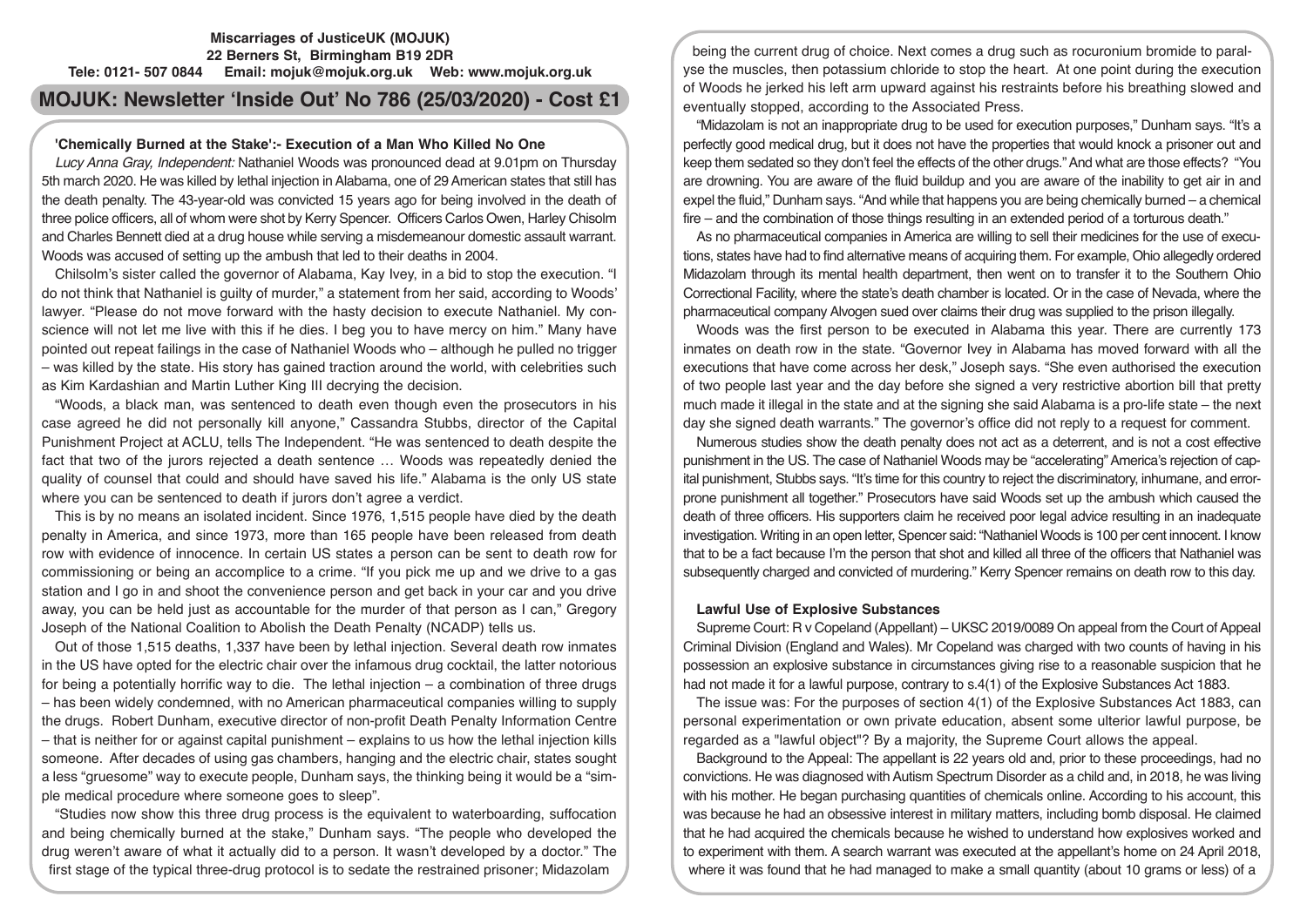sensitive primary explosive, Hexamethylene Triperoxide Diamine ("HMTD"). He also possessed manuals for making explosives, notes on making HMTD and a video on his mobile phone demonstrating the making of HMTD. When interviewed by the police, the appellant admitted his actions in acquiring chemicals and making explosives, and gave the explanation above. He was subsequently charged with certain offences, including two counts under section 4(1) of the Explosive Substances Act 1883 ("1883 Act"). As clarified in the course of the appeal, these counts are that the appellant knowingly had HMTD in his possession or under his control, in such circumstances as to give rise to a reasonable suspicion that he did not possess or control it for a lawful object. There is a defence if the accused can show that in fact he had the explosive substance in his possession or control for a lawful object which he identifies.

 In his defence statement, the appellant maintained that he had made the HMTD for a lawful object, namely "interest, education and experimentation". The appellant said that he had made other explosives and used them to create small explosions in the garden of his house without causing harm, and he intended to do the same with the HMTD. At a preparatory hearing in the Crown Court at Birmingham, HH Judge Wall QC held that he was bound by Court of Appeal authority, R v Riding [2009] EWCA Crim 892, to find that experimentation and self-education did not amount to a lawful object for the purpose of section 4(1). Accordingly, the judge ruled in advance of trial that the appellant's proposed defence was bad in law. The appellant appealed unsuccessfully to the Court of Appeal, who considered themselves similarly bound. The court certified the following point of law of general public importance: for the purposes of section 4(1) of the 1883 Act, can personal experimentation or own private education, absent some ulterior unlawful purpose, be regarded as a lawful object?

The Supreme Court allows the appeal. Lord Sales gives the majority judgment, with which Lords Reed and Carnwath agree. Lords Lloyd-Jones and Hamblen deliver a joint dissenting judgment.

Reasons for fhe Judgment: The majority examines the 1883 Act in light of other amendments to the criminal law around the same time, namely the Offences Against the Person Act 1861 ("1861 Act") and the regulatory Explosive Substances Act 1875 ("the 1875 Act") [14-15]. The 1883 Act was passed by Parliament with great speed due to fears around Irish nationalism and a perception that the 1861 Act, in particular, did not provide sufficiently for protection of the public [16]. The current regulatory regime is now primarily contained in the Explosives Regulations 2014, which like the 1875 Act before them, make clear that it is expected that private individuals, including "hobbyists", may manufacture and keep explosives for their own private use [18].

In R v Fegan (1984) 78 Cr App R 189, the Court of Criminal Appeal in Northern Ireland explained that section 4(1) had been passed to address perceived deficiencies in other offences. These required proof of a specific mental element, and so were inadequate to guard against the risk of making or possessing explosives. The appellant, Fegan, acquired a firearm and ammunition (which qualified as explosive substances for the purpose of the 1883 Act) to protect himself and his family from threats against their safety and was convicted of an offence under section 4(1) of the 1883 Act. His appeal was successful, on the basis that although he had no licence for the possession of the firearm and ammunition, nonetheless he possessed them for a lawful purpose, i.e. to defend himself and his family [19-22]. Fegan was followed on similar facts in Attorney-General's Reference (No 2 of 1983) [1984] QB 456 [24-25]. Finally, in Riding, the Criminal Division of the Court of Appeal of England and Wales held that in the particular circumstances of that case, curiosity did not qualify as a lawful object for the possession of a home-made pipe bomb [26].

Under section 4(1), it is for a defendant to prove on the balance of probabilities that he had possession or control of an explosive substance for a lawful object. In English law, a purpose is lawful unless it is made unlawful by statute or the common law. A lawful object may, however, be tainted by an ulterior, unlawful purpose, including by knowledge or recklessness of a risk of injury or damage; but these would be matters to be explored on the evidence at trial [27-29].

The decision in Riding was correct on its facts, because the defence of the accused in that case was that he acted out of curiosity to see if he could construct a pipe-bomb but he did not need to use real explosives for that; and it was no part of his defence that he had wanted to experiment by making it explode. The decision does not provide an answer in the different circumstances of the present case and was misinterpreted in the courts below. Experimentation and self-education are "objects" within the ordinary meaning of that term and are capable of being lawful objects for the purposes of section 4(1). This view is reinforced by the background against which section 4(1) was enacted, including the 1875 Act, under which possession of explosive substances for private experimentation and use was regarded as lawful and legitimate [30-33], [35]. The Court of Appeal was wrong to conclude that the appellant was obliged to specify more precisely than he had done how the explosives would be used and that this would be lawful. The Court of Appeal's reasoning was inconsistent with the Fegan and Attorney-General's Reference cases, in which it had been held that an assertion of a general object of self-defence was lawful [34]. As there is nothing unlawful about experimentation and self-education as objects in themselves, they are capable of being lawful objects [37]. There is no requirement in law that a defence statement in relation to a charge under section 4(1) has to give a more detailed account of the proposed use of the explosive substance than that provided by the appellant [39]. The appellant ought to have been permitted to present his defence at trial [41], [43].

Lord Lloyd-Jones and Lord Hamblen dissent from the majority's reasoning and would dismiss the appeal. They take the view, in common with the courts below, that personal experimentation and private education cannot in law amount to lawful objects within the meaning of section 4(1) [51]. The word "object" refers to the reason for doing something, or the result you wish to achieve by doing it. As such, the Court of Appeal was correct to hold that, to make out the defence, a defendant is required to show the use to which the explosive substance is to be put, and to do so with sufficient particularity to demonstrate that that use is lawful [52]. Reference to private education and personal experimentation is not enough, as the Court of Appeal previously held in Riding [54].

The defence is only made out if it is shown that the way in which the explosives were intended to be used is lawful. It is not enough to show that it may be lawful. A defence statement in response to a charge under section 4(1) should elaborate upon this and provide some details of the intended use. In the present case the appellant envisaged that experimentation would take the form of detonations of the explosives in his back garden, carrying an obvious risk of causing injury, damage to property, and a public nuisance. It was necessary to particularise how this would be carried out so as to avoid any such risk or would otherwise be lawful. Vague and general statements referring to personal experimentation or private education were insufficient and did not show how that was to be carried out lawfully [55]. Finally, Fegan and Attorney-General's Reference are distinguishable, insofar as the object of use in lawful selfdefence was plausibly raised in each. In contrast, in the present case no lawful use is identified, and the claimed objects neither give sufficient indication of the use to which the explosives are to be put, nor do they permit assessment of the lawfulness of any such use [56]. References in square brackets are to paragraphs in the judgment.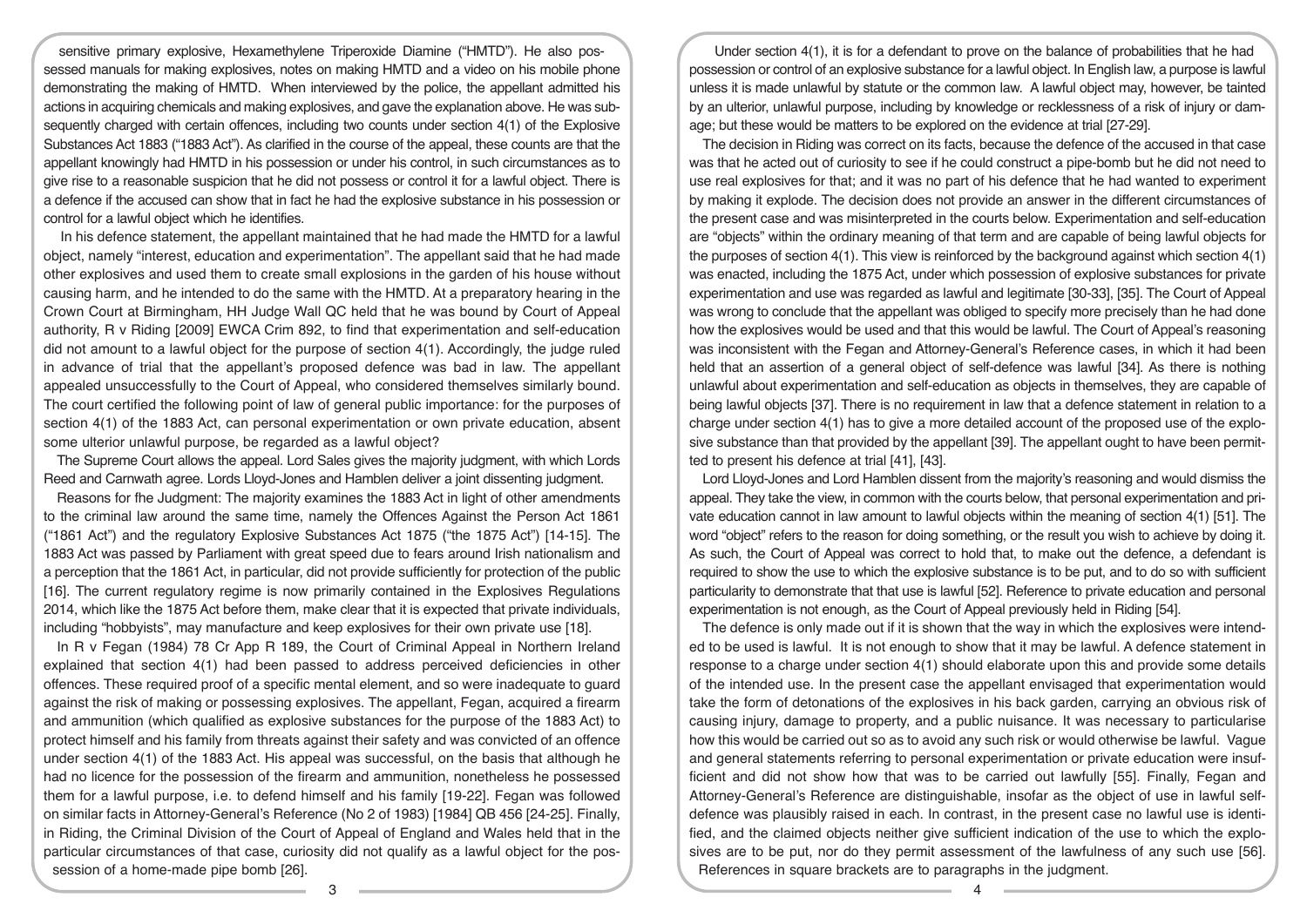## **MOJ/FCO Ordered to Disclose Marerial's to Unus Rahmatullah - & - Amanatullah Ali**

1. The claimants in this case are Pakistani nationals both of whom allege that they were captured by British forces in Iraq in February 2004. They contend that they were subsequently handed over to United States' control and, thereafter, taken to Afghanistan where they were subjected to prolonged detention, torture and mistreatment. 2. The case against the defendants is based upon three broad categories of allegation: i. mistreatment by UK personnel upon arrest and before the claimants were transferred to United States' control; ii. transfer to United States' control; and iii. failures thereafter to intervene to bring the claimants' detention to an end and/or stop the United States' authorities from further mistreating them ("the return claim")

3. The claims are strenuously denied.

4. As the claims proceed towards trial, two important issues have arisen between the parties relating to disclosure and applicable law respectively. For the sake of convenience and ease of reference, I have set about the task of giving separate written judgments on each issue. The applicable law issue is the subject of an open judgment. On the issue of disclosure, it has been necessary to provide an open and a closed judgment. This is the open version of the closed judgment.

5. The issue of disclosure has given rise to a good deal of mutual recrimination between the defendants and the Special Advocates (SAs) each accusing the other of taking bad points and causing unnecessary delay. I see no purpose in adjudicating on these matters and propose to concentrate on addressing the way forward. Furthermore, it is important that my decision should be promulgated as soon as practicable so as not to risk derailing the procedural timetable. As a result, it has been necessary for me to articulate my analysis in as succinct a way as remains consistent with my duty to provide proper reasons. One consequence of this approach is that I have not sought to resolve or comment on every argument raised either orally or in the voluminous written submissions presented to the court. However, the parties can rest assured that I have considered the full panoply of these arguments and, where I have not made express reference to them, it is because their resolution is not necessary for the purposes of reaching my conclusions.

6. Fortunately, the parties have made some progress in narrowing down the issues to be resolved. After the hearing of 15 October 2019, I invited the Defendants and the SAs to reformulate their submissions in writing to cover recent developments. So it is that the matters in issue have, at least for the time being, been attenuated. At this stage, the controversial areas cover three categories of documentation with which I propose to deal in turn.7. The claimants allege that the defendants knew or ought to have known that detainees handed over to US authorities were liable to be rendered to third countries and there tortured or otherwise maltreated.

8. In response to concerns raised from other quarters, the Secret Intelligence Service ("SIS") and MI5 conducted a series of reviews into such complaints. These comprised: i. A review conducted by SIS and overseen by Sir Peter Gibson in 2009 [\*\*\*] ii. A review conducted in 2009 by MI5 [\*\*\*] iii. A further SIS review conducted between 2012 and 2014 [\*\*\*] and iv. A further MI5 review conducted between 2012 and 2014 [\*\*\*]

9. In addition, there is a residual category of cases which, for reasons of ongoing litigation or criminal investigation, did not form part of the earlier reviews.

10. SAs contend that all case summaries generated by the agency reviews be disclosed.

11. The defendants resist this approach and contend that some, but not all, of the case summaries are relevant on the application of the relevant and familiar test for standard disclosure.

12. The central issue is whether or not the defendants are applying too narrow a test for disclosure. 13. The defendants propose that the case summaries to be disclosed should be limited

to: i. Cases demonstrating US rendition practices before March 2004; ii. Cases describing the detention conditions in the Battlefield Interrogation Facility (BIF) at BIAP, where the claimants were held, before mid-2004; iii. Cases going to the issue of alleged US mistreatment of detainees prior to mid-2004; and iv. Detention conditions at the US-run facility at Bagram throughout the relevant time (i.e. prior to the claimants' capture/detention until their release).

14 The SAs point out that there is a dearth of information presently available to them relating to what the defendants knew of US practice on rendition and with respect to the alleged failure to take steps to secure the claimants' return from US control. In particular: i. [\*\*\*] ii. [\*\*\*] iii. [\*\*\*]

15. Against this background the SAs argue that: i. The time periods to which the defendants seek to limit the scope of disclosure are unduly restrictive. For example, cases relating to rendition and mistreatment after 2004 continue to be relevant to the return claim; ii. Disclosure should extend beyond cases involving Bagram to the extent that such cases were capable of informing the defendants more generally as to the extent of any risks that the US might have been involved in or condoned the mistreatment or unnecessarily prolonged incarceration of detainees; iii. Even in cases in which the US was not involved, the cases will serve to illustrate the extent to which the decisions of the UK adequately protected the rights of detainees which were handed over.

16. I bear in mind that the overriding principle is that disclosure should be restricted to what is necessary in any given case but I am satisfied that the SAs' contentions are correct. In this regard, it must not be forgotten that the parameters of standard disclosure cover not only documents adversely affecting the disclosing party's case but also those which adversely affect the other party's case (see Serious Organised Crime Agency v Namli [2011] EWCA 1411). I have read and taken into account the terms of reference of each of the agency reviews and have concluded that all the case summaries are relevant. It is, of course, impossible to predict in advance which will adversely affect the claimants' case and which the defendants' case but, taken as a whole, they will flesh out the picture the entirety of which is relevant to the pleaded issues. I readily accept that some summaries are bound to be more salient than others but their cumulative impact has a relevance which cannot be preserved intact by the process of selection advocated by the defendants.

17. I note, in passing, that the point is not taken that the exercise of disclosing the case summaries would involve the expenditure of disproportionate time and costs. The documents are readily to hand.

18. In February 2004, Mr Belhaj and his wife were detained at Beijing Airport and flown to Kuala Lumpur whence they were rendered to Libya where both were imprisoned and maltreated. They alleged that the UK government had been complicit in these events and brought a civil claim for damages. On 10 May 2018, the Attorney-General read out in the House of Commons a letter of apology from the Prime Minister accepting that the "UK government's actions contributed to your detention rendition and suffering…"

19. Metropolitan Police had earlier conducted a criminal investigation into the circumstances leading to the rendition of Mr Belhaj [\*\*\*]. This investigation was codenamed Operation Lydd.

20. The CPS decided not to prosecute on the grounds that it was not satisfied that the conflicting evidence they had accumulated was sufficient to secure a conviction of the offence of misfeasance in public office by the application of the criminal burden and standard of proof. In summary, the CPS was, however, satisfied that a British official had passed on relevant information to those involved in the rendition of Mr Belhaj with some degree of political authority so to do.

21 The SAs contend that the circumstances of the UK involvement in the rendition of Mr Belhaj, occurring as it did at about the same time as the detention and rendition of the claimants, are relevant to their claims.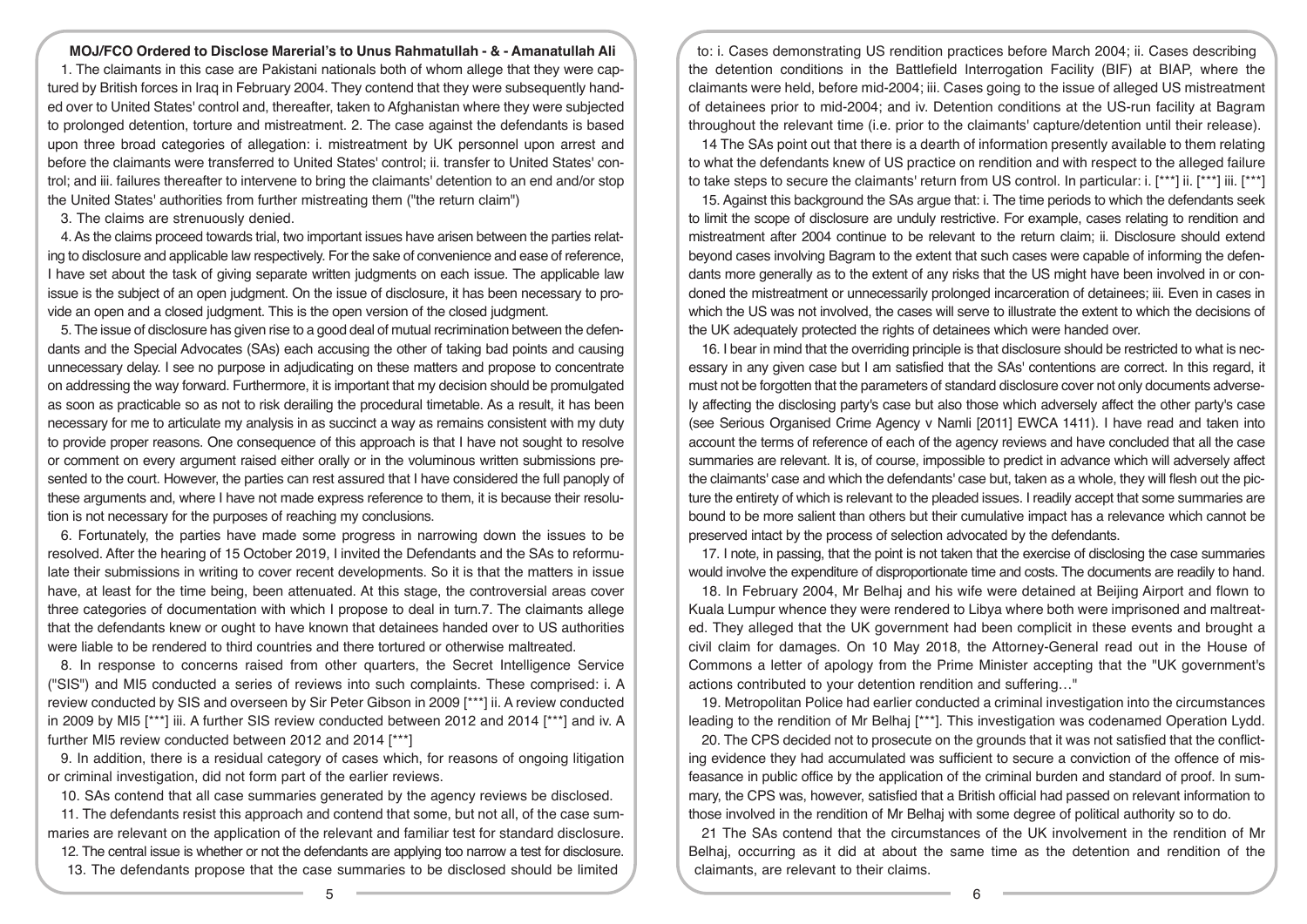22. The defendants' response, with respect to the Belhaj material generally, is that "its only potential relevance would be to the broader question of "knowledge" [\*\*\*]. Of the Operation Lydd report, it contends it is simply not relevant to the claimants' cases.

23. I take the view that the Lydd report is bound to be relevant to the issue of the extent, if any, to which UK authorities may, in the light of their knowledge at the time, have struck the wrong balance between their legal responsibilities to those likely to become the subjects of rendition and broader political considerations. Although the Operation Lydd report was not directed specifically at the claimants' cases, the contents will have a generic significance falling within the scope of standard disclosure. In this regard, reference may be made to the case of Nickeln v Symmons [1996] P.N.L.R 245 which, although decided under the RSC, confirmed that documents relating to incidents other than the one directly the subject of the dispute may be relevant as supporting or adversely affecting another party's case. I see no reason why the same approach should not apply to the CPR. For the avoidance of doubt, if, which is not the case, the Operation Lydd report were only potentially relevant to credibility, then I would very probably have taken a different view.

24. During the course of oral submissions, the defendants suggested that a two page summary of the report could be produced but I am satisfied that, as with the case summaries, the context is an important factor governing relevance and the whole report should be disclosed.

25. The Intelligence and Security Committee of Parliament ("ISC") produced a closed report of 2018 entitled "Detainee Mistreatment and Rendition: 2001-2010". The scope of the report is evidenced by the contents of the open version which is quoted from in detail in the SAs' closed submissions of 20 September 2019. There are earlier closed reports of 2005, 2007 and 2009.

26. I agree with the SAs' submissions that the closed reports are relevant and disclosable taking into account their subject matter. It may be that any opinions expressed therein will turn out to be of disputed admissibility but that is an issue for a later stage. Redactions to the reports serve to obscure a clear understanding of the material which they contain. The removal of references to individuals, countries, dates and the like is an impediment to a proper understanding of the documents as a whole. The procedural structure of the CMP is crafted to ring-fence material the open disclosure of which would be liable to harm the national interest. It is important that the balance which the procedure is intended to strike is not unnecessarily further tilted in favour of the party relying upon it by an unduly narrow interpretation of what is or is not relevant for the purposes of disclosure. My attention has been drawn to the case of WH Holding Ltd v E20 Stadium LLP [2018] 2578 (Ch) in which Snowden J cited with apparent approval the approach taken in Hollander Documentary Evidence 13th Ed at 10-16: "Where the material in the document is simply irrelevant, it is unlikely that there will be any point in blanking it out unless it is confidential."

27. I take the view that the approach of the defendants is antipathetic to the fulfilment of the overriding objective (as modified by CPR 82.2) in that it is liable to give rise to a disproportion between the time and money involved in piecemeal redaction compared with the dubious (if any) advantages to be gained from such an exercise. CPR 31.6 should not be so narrowly interpreted as to impair through redactions the intelligibility of the materials disclosed. Nor can it usually be appropriate for the resources of the court to be diverted into a prolonged and anxious scrutiny into the relevance of a catalogue of redacted material where there are no other grounds of exclusion than relevance relied upon.

28 It follows from the above that I accede to the SAs' applications for disclosure in the terms sought and will make an order to this effect the terms of which, I trust, can be agreed.

## **CCRC Slammed by Court of Appeal for Unreasonable Delay**

Lord Justice Davis: 'Finally, we will direct that a transcript of this judgment is to be provided and considered by the Criminal Cases Review Commission. We do not wish unduly to belabour the point about delay; but, equally, this cannot and should not be glossed over or passed by. It remains of concern that the latest response of the Criminal Cases Review Commission would not seem to indicate much penitence at what has occurred. Delay may be unavoidable in some situations, and we repeat that we understand all the many pressures on the Criminal Cases Review Commission, which has but limited resources. Even so, a delay of 3 years and 9 months in a case of this particular kind is simply not good enough.

In August 2019 the Criminal Cases Review Commission referred the case of Tracey Newell to the Court of Appeal. On 29 November 2012, at Inner London Crown, Ms Newell pleaded guilty to seven counts of benefit fraud. The counts related to claims for Housing and Council Tax Benefit covering the period from 1 August 2005 to 5 December 2012. n January 2013, Ms Newell was sentenced to 18 weeks' imprisonment, suspended for 18 months, and 150 hours unpaid work. Confiscation proceedings were instigated. Later that year a Confiscation Order was made for £17,637.93, and Ms Newell was ordered to pay within 28 days or serve 12 months' imprisonment in default. Ms Newell appealed against the Confiscation Order, but in April 2014, the Full Court dismissed the appeal. However, when, at the request of Southwark Council, the enforcement of the Confiscation Order for £17,637.93 was considered at Inner London Crown Court in December 2014, the Judge concluded that, in spite of the decision of the First-Tier Tribunal, the original order remained valid and that he did not have jurisdiction to change it.

Ms Newell applied to the CCRC for a review of her case in January 2016. It took the CCRC 3 years and 9 months to make the referral. The decision in this case judgement was handed down on Thursday, 20 February 2020, in favour of Tracy Newell, confiscation quashed.

Below the relevant paragraphs condemning the CCRC

29. The first point to which we must allude is to the very great delay that has occurred here. As we have said, the substantive confiscation proceedings were to be regarded as at an end by, at the latest, December 2014. The application on behalf of the appellant to the Criminal Cases Review Commission was not made until January 2016. And the reference was not made to this court until August 2019.

30. This delay is not in any substantial way addressed by the reference itself. This court accordingly, in advance of the hearing today, sought an explanation for what had occurred. The explanation provided to this court yesterday (and we appreciate that the Criminal Cases Review Commission would have had relatively little time to put in a full response) with all respect, barely confronts the realities of the delay.

31. It is said that at the time of the initial application in 2016 there was a huge backlog within the Criminal Cases Review Commission and thus it was that the application was not considered until January 2017. As to the lapse of time thereafter, it then is sought to be said that the subsequent period was to a considerable extent taken up by correspondence between the Criminal Cases Review Commission and the London Borough of Southwark, as well as by internal consideration which was said to be needed in respect of the responses from the London Borough of Southwark.

32.We have noted all that has been thus far said. But the reality is that in this time from 2017 there were in effect two substantive letters from the Criminal Cases Review Commission to the London Borough of Southwark in that time and two substantive responses from the London Borough of Southwark. Periods of months elapsed before the letters were sent, responded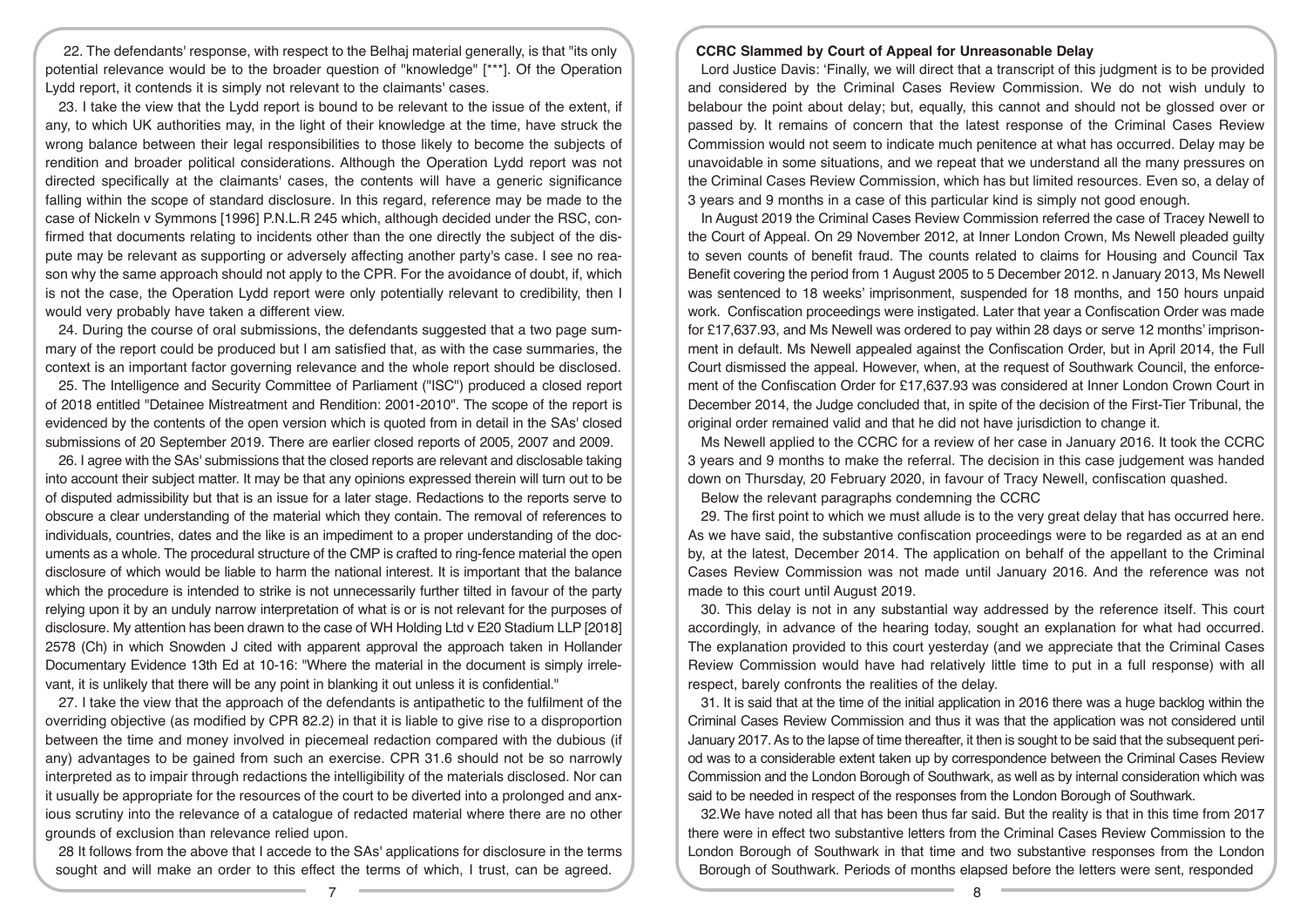to, queried and responded to again. Moreover, it is not at all obvious to us that those responses, lengthy though they are, in truth add anything material to the sum of knowledge which was already known and addressed by the Tribunal judge in 2014. Ms Rose herself accepted as much.

33. The Criminal Cases Review Commission performs a valuable and important function. The Court of Appeal (Criminal Division) has frequently been greatly assisted by it in achieving justice. We also entirely understand that the Criminal Cases Review Commission is under enormous pressure, with a huge case load and limited resources. We have regard to that of course, and we have sympathy for the Criminal Cases Review Commission in its position. But on any view, a delay of some 3 years and 9 months in dealing with a case of this kind is surely unacceptable. There are some cases before the Criminal Cases Review Commission which unquestionably need lengthy and meticulous and time-consuming investigation. But this was not of them. Here, the correspondence conducted was conducted in a desultory way and in effect seems to have achieved nothing of any material consequence different from what had been identified in 2014. No sense of any kind of urgency or indeed any kind of promptitude is revealed, notwithstanding that the case had not even first been addressed until January 2017 and so particular promptitude thereafter might have been expected.

34. Also, it is rather disconcerting, we have to say, that in its very recent written response, the Criminal Cases Review Commission seems to intimate no expression of contrition or apology or regret at all. Indeed, many of the points that need in this case to be addressed – for example, as to the proper application of s.23 of the Criminal Appeal Act 1968 – are not fully addressed in that response, notwithstanding the court's query. Further, unfortunately it seems that no representative of the Criminal Cases Review Commission was available to appear before the court today, in spite of the court's request; and we had to raise our continuing concerns with Ms Rose, who, of course, had no instructions on the Criminal Cases Review Commission's behalf. We are grateful to her for her attempt to explain matters; but all we can say is that the position is still to be considered as thoroughly unsatisfactory.

47. Finally, we will direct that a transcript of this judgment is to be provided and considered by the Criminal Cases Review Commission. We do not wish unduly to belabour the point about delay; but, equally, this cannot and should not be glossed over or passed by. It remains of concern that the latest response of the Criminal Cases Review Commission would not seem to indicate much penitence at what has occurred. Delay may be unavoidable in some situations, and we repeat that we understand all the many pressures on the Criminal Cases Review Commission, which has but limited resources. Even so, a delay of 3 years and 9 months in a case of this particular kind is simply not good enough.

## **Victims of Police Domestic Abusers 'Are Powerless'**

BBC News: Women domestically abused by police officers feel "doubly powerless" as their abusers are too often protected from facing justice, campaigners say. The Centre For Women's Justice (CWJ) has submitted a super-complaint claiming failures among police forces. They cite the cases of 19 women, including police officers, from 15 force areas who have been victims of abuse, violence, stalking and rape. It has been submitted to HM Chief Inspector of Constabularies.

The CWJ said that while "without doubt there are cases that are dealt with properly", a central concern was "police abusers are being protected and not brought to justice" because of their positions. The super-complaint, which is supported by the Bureau of Investigative Journalism, said victims "feel doubly powerless". "They experienced the powerlessness

that most domestic abuse victims experience, but in addition their abuser is part of the system intended to protect them," the report said.

It calls for changes including: Victims being able to report their claims to the Independent Office of Police Conduct (IOPC) rather than a police force -Neighbouring police forces investigating such claims "should be the norm"- Officers guilty of abuse also being subject to .misconduct procedures - Restrict officers facing allegations from working with victims of domestic or sexual abuse.

One of the women who gave her story to the CWJ told the BBC her ex-husband physically and sexually abused her as well using coercive and financial control. She said she reported him to his force, Northumbria Police, but no action was taken against him either criminally or by professional standards. "He used to say to me 'I'm a police officer no-one is going to believe you'," she said. The woman, who is from Tyneside, said police lost evidence she provided and her husband was given her witness statement, which later went missing from the system. She also said her husband accessed her medical records and "got access to a lot of things" civilians would not be able to get. "There's nowhere to go. When it's a police officer they can find you anywhere, they can trace your car," she said. If you try and prosecute someone who is a police officer, they know the court system and what questions they are going to be asked."

Northumbria Police said the BBC's refusal to share details of the case meant it was "unable to search our records to trace any report or potential subsequent investigation". But a spokesperson said all complaints of domestic abuse were "subject to a thorough and unbiased investigation" irrespective of who the suspect is. The BBC did not reveal the officer's name to the force out of a duty of care to the woman. The super-complaint cites a number of examples of no criminal charges being brought despite victims making reports and claiming to supply evidence. It also refers to cases where no misconduct proceedings took place, with one woman who claimed she was raped being told superiors would have a "quiet word" with the suspect.

What is a super-complaint? Since 2018, certain organisations approved by the Home Office have been able to make a super-complaint to address what they see as cultural or thematic failures in the country's police. "The super-complaints system is designed to identify systemic issues which are not otherwise dealt with by the existing complaints systems," the Home Office said. The complaint will be investigated by HM Inspectorate of Constabulary and Fire and Rescue Services, the IOPC and College of Policing who will then decide what action, if any, needs to be taken. Previous super-complaints have covered the police response to victims of modern slavery and the use of protective measures in cases of violence against women and girls. Victims who are police officers said they faced "bullying and open hostility" from other officers. One said she had her application to join the firearms department "blocked" by her senior officer ex while another said colleagues accused her of being a liar.

The CWJ said there were difficulties for victims reporting the abuse amid fears they would not be believed. One claimed her partner said: "Who's going to believe you? There are lots of us." There were multiple cases featuring "failures in investigation", the CWJ said, with statements not being taken including from children who claimed they had been abused, investigators not listening to recorded evidence of the discussion of a rape, and one victim being told "you know how it works, it's your word against his". The CWJ cited "improper responses" to reports, including one woman being told she should "sit down together and sort it out" with the husband she claimed raped her. It also complained of accused officers knowing those investigating them, with "police culture" including a "sense of family" with "strong loyalty" within a force. "The criss-cross of personal connections undermines the trust of victims," the super complaint said.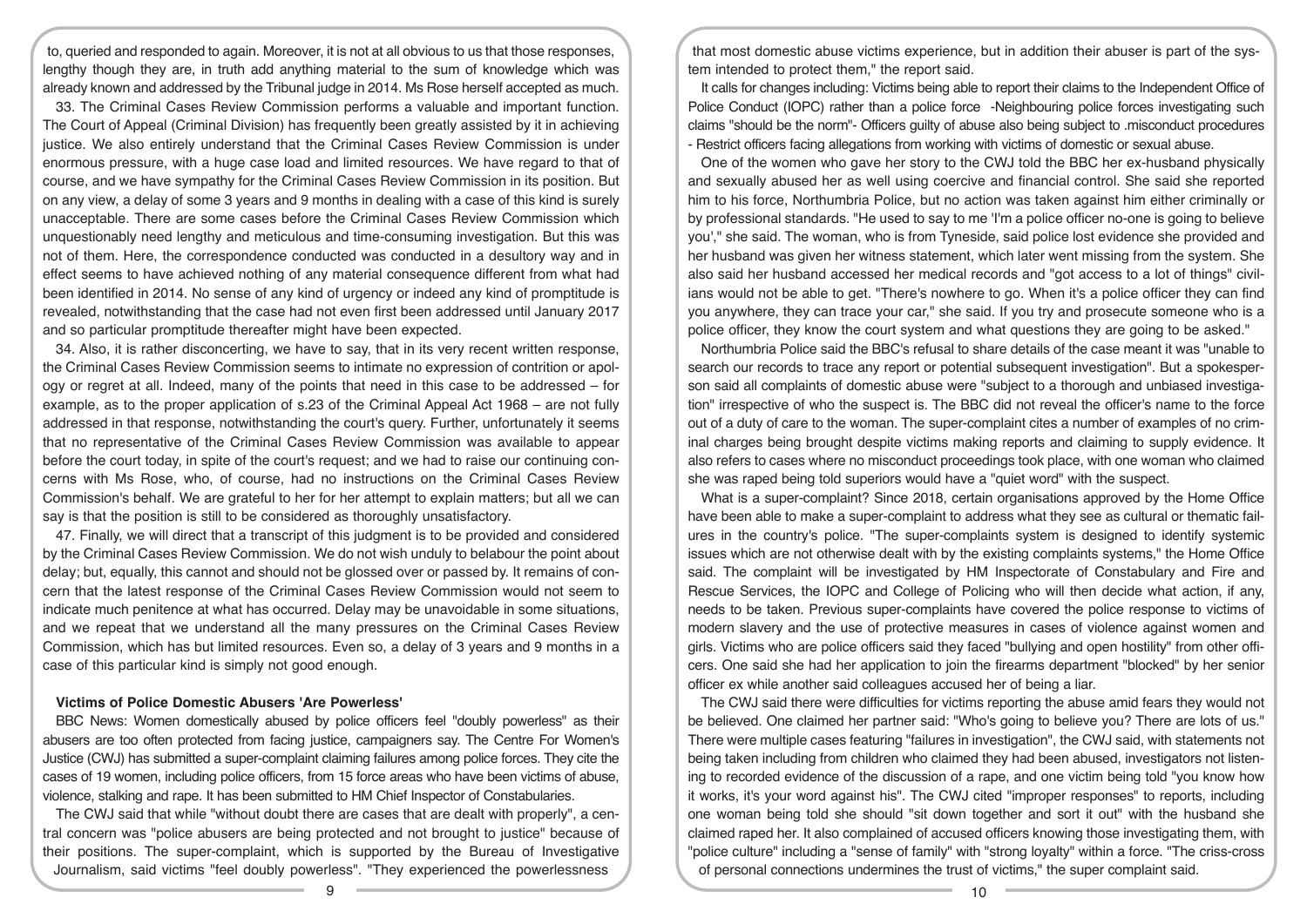One woman said she saw a photograph on social media of her partner and the officer investigating him for domestic abuse. The CWJ said police officers were less likely to be convicted of domestic abuse offences than non police workers. A Freedom of Information request showed there were 19 convictions for 493 reports against police officers, a rate of 3.9%, while the general population rate is 6.2%, the report said. The complaint will be investigated by HM Inspectorate of Constabulary and Fire and Rescue Services, the IOPC and College of Policing who will then decide what action, if any, needs to be taken.

## **We Are Having No More. We Are Not Animals, We Are Human Beings.**

Joe Sims: On the first day of the Strangeways protest, in April 1990, one prisoner declared that, 'We are having no more. We are not animals, we are human beings'. This painful and angry message reflected the motivation behind what became the longest demonstration in British prison history. The prisoners' direct experiences of the Strangeways regime convinced them to take the concerted action they did in spite of the retributive reckoning that would inevitably follow from the state. The prison's dehumanising and toxic regime meant that contempt, degradation, callous indifference, violence and the threat of violence, were institutionalised. If they had not taken to the roof, despite the formal and informal retribution they would suffer, would the world have known about their experiences, and the state's abject failure to fulfill its duty of care towards them? Given the pathological levels of secrecy suffocating British prisons, and the insidious relationship between the media and the state, the answer to that question is patently obvious.

*Who's telling the truth about prisons?* Prisoners have consistently been vilified and dismissed as incorrigible liars when they have described life inside. They, and us, inhabit a world where those at the top of the ladder of power - who are regarded, and who hypocritically regard themselves, as never lying, never committing crime and never doing harm - have easy access to the media which allows them to disseminate a particular 'truth' about prisons and those confined within them. Even the much-lauded, but narrowly focused, and ultimately futile, Woolf inquiry into the disturbance, qualified the prisoners' accounts of what happened by indicating that their evidence was not given on oath, a point that was not made about those state agents who also gave evidence. And yet, it was the prisoners at Strangeways, and not the state and its media acolytes, who were telling the truth about the prison's physically withering and psychologically lacerating regime.

*The failures of imprisonment!* Over the last three decades, in many ways, the crisis inside has gone from bad to worse as the recent, safety statistics released by the Ministry of Justice and a number of reports by the Chief Inspector of Prisons have documented: punitive, wounding conditions; corrosive pain and misery differentially experienced by black and minority ethnic and women prisoners; capricious discretion; and a demoralising lack of democratic accountability in regimes which traumatise and terrorise and which generate a sense of isolation and abandonment, despite the best efforts of some staff to be supportive and empathic. The scandalous failure to implement the Prison Inspectorate's recommendations across a range of areas has only reinforced the dominant culture of immunity and impunity that prevails. The devastating levels of self-harm and preventable deaths which have occurred in the last three decades provide a clear demonstration of this point. Other negative developments over this period have only added to the deep sense of crisis and foreboding gripping the prison system, and the criminal justice system more broadly.

*A disinterested drift!* Successive governments, over the past 30 years, should be utterly ashamed at their lamentable failure - political and moral - to learn lessons from three decades ago. Politicians have fallen back on simplistic, banal sound-bites or have offensively, and

wrongly, caricatured critics of their policies as being pro-crime and anti-victim. The continuous merry-go-round of justice and prison ministers has only added to a sense of disinterested drift. Unprincipled, puerile, political expediency has put prisons on the road to nowhere, except possibly to another Strangeways with potentially catastrophic consequences for prisoners and prison staff. What is needed are radically different criminal justice, penal and social policies built on social justice rather than criminal injustice, which, if implemented, would reduce crime and recidivism, protect victims and generate a collective sense of safety and protection for prisoners and for the wider society. Whether those in power have the vision, courage and good sense to think imaginatively and develop such radical alternatives is an entirely different matter.

#### **Chernika v. Ukraine Violation of Article's 6 & 3**

The applicant, Mykhaylo Chernika, is a Ukrainian national who was born in 1974 and lives in Lutsk (Ukraine). The case concerned his complaint about the absence of prosecution witnesses at his trial on drugs charges which had led to his conviction. In December 2009 the applicant was convicted after a retrial of selling drugs which he had obtained through his work as a police investigator, the drugs having earlier been seized in a case he had worked on. The court sentenced him to eight years' imprisonment. It relied in particular on pre-trial statements by three witnesses whom he had allegedly asked to sell the drugs for him and on the outcome of his formal pre-trial confrontations with them.

The witnesses were called to testify at the retrial but two of them were too ill, while the other – who had testified at his original trial – could not be located. The court also heard testimony from several other witnesses, including police officers, and examined documents which showed he had had possession of the drugs. His appeals against the verdict were rejected, with the Supreme Court making the final decision on his case in March 2011.

Relying on Article 6 §§ 1 and 3 (d) (right to a fair trial and right to obtain attendance and examination of witnesses), the applicant complained about the courts admitting the statements of the three witnesses in evidence against him, despite the fact that one of them had only been examined during the original trial and that two of them had not testified in court at all. Violation of Article 6 §§ 1 and 3 (d). Just satisfaction: The court held that the finding of a violation constituted in itself sufficient just satisfaction for any non-pecuniary damage sustained by the applicant; it further awarded the applicant EUR 1,500 for costs and expenses.

#### **Six Police Officers to be Investigated Over Shooting of Anthony Grainger in 2012**

Josh Halliday, Guardian, https: Six officers including the former assistant chief constable of Greater Manchester police will be investigated for misconduct following an inquiry into the death of a man shot by armed police. Anthony Grainger, 36, was shot through the chest as he sat in a car in the village of Culcheth, Cheshire, in 2012 by an armed police officer known as "Q9". Detectives believed he and two others were planning to hold up a supermarket and had access to firearms on the evening of 3 March 2012. However, no weapons were found in the red Audi. Several senior Greater Manchester police (GMP) officers were heavily criticised in a report into the shooting by Judge Thomas Teague QC last year, which concluded after a two-year public inquiry that the force was entirely to blame for his death due to serious failings in its firearms unit.

On Thursday 12th March, the Independent Office for Police Conduct (IOPC) announced three new investigations into six GMP officers, including the former assistant chief constable Terry Sweeney. Sweeney, who was in effect third in command at the force, and two other senior offi-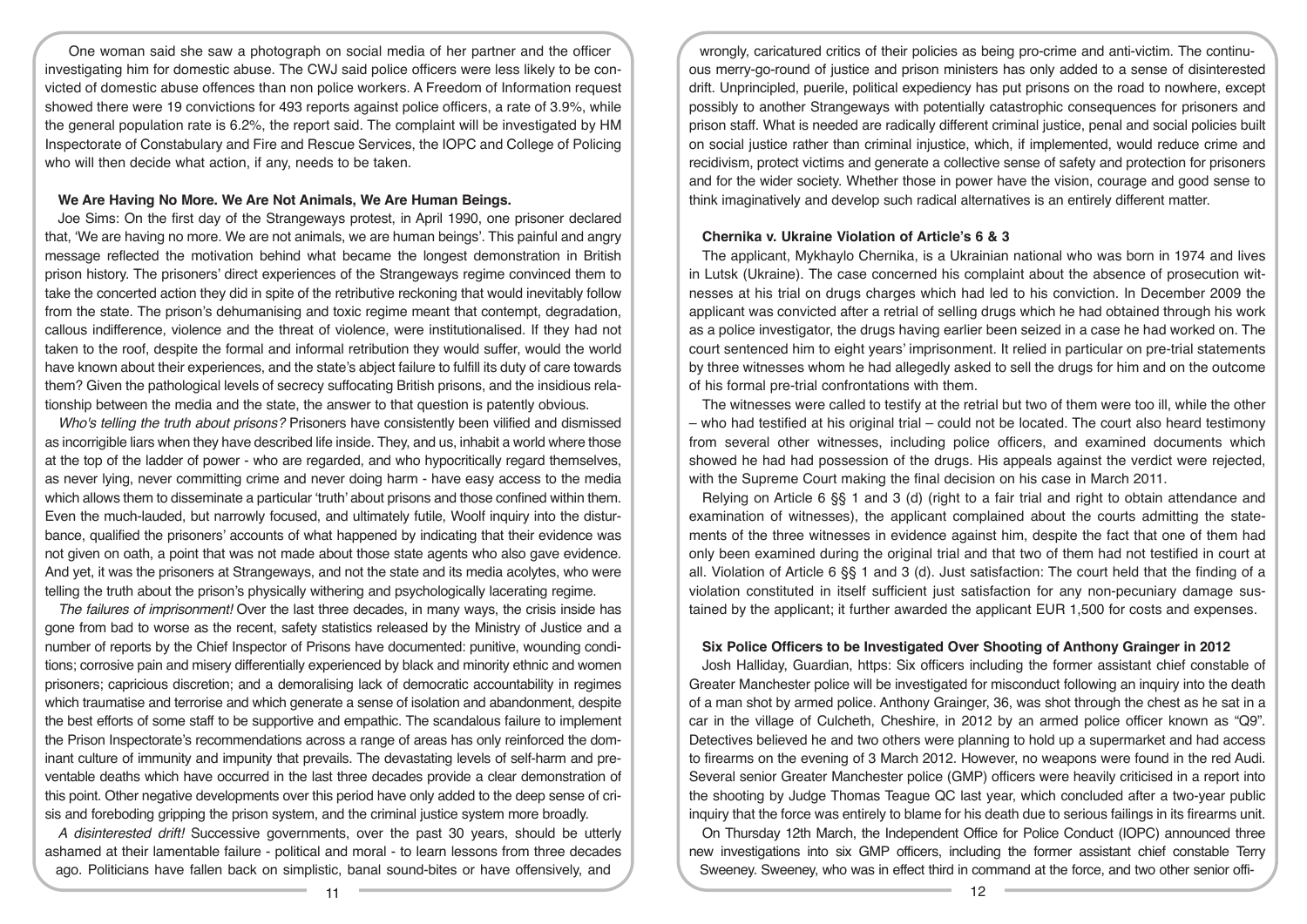cers – the former superintendent Mark Granby and an unnamed former chief inspector – were under investigation for gross misconduct in relation to their command and control of the operation, the IOPC said. All three officers are now retired. Another investigation is under way into a now-retired chief inspector and former inspector for gross misconduct over the use of a CS gas canister on the night Grainger died. The weapon, which incapacitates its targets, is not officially approved for use but had been used for at least five years by GMP at the time of the police shooting, the inquiry into Grainger's death heard. A third investigation was taking place into a serving GMP officer for misconduct in relation to their management of two firearms officers' training records, the IOPC said.

All but one of the officers under investigation have retired, meaning no action can be taken against them by GMP. An IOPC spokeswoman said it decided not to name four of the officers "on this occasion" after receiving representations from GMP and the Police Federation, but that it would keep the matter under review. Amanda Rowe, an IOPC regional director, said the public inquiry had raised further questions about the conduct of some GMP officers before, during, and after the death of Grainger. She said: "Having these serious matters brought to our attention meant we had to fully consider both Mr Justice Teague QC's report, and these referrals, before deciding what further actions we may need to take." Rowe said GMP had cooperated fully with the investigations. GMP declined to comment on why it had sought anonymity for four of the six officers under investigation. It said in a statement: "Following the publication of the Anthony Grainger Public Inquiry report in July 2019, Greater Manchester Police sent a further referral to the IOPC. The IOPC are to conduct independent investigations as a result of this referral which will be supported by GMP."

#### **Mandatory Polygraph Tests - Counter Terrorism Bill**

• We will introduce legislation via the Counter Terrorism Bill that will enable the Secretary of State for Justice to impose mandatory polygraph examinations on high risk offenders who have been convicted of terrorist offences or offences related to terrorism. The policy will require those who meet all the eligibility criteria to take a polygraph test three months post release and every 6 months thereafter, unless the test is failed. In such circumstances the offender will be required to take the test more frequently.

• We will appoint and train 4 qualified Probation Officers, experienced in managing high risk offenders to be qualified polygraph examiners.

• We will use a Polygraph Training School '(Behavioural Measures') that is already approved and commissioned by the Ministry of Justice and has trained the existing sexual offender and domestic abuse polygraph examiners in the National Probation Service. 'Behavioural Measures' is approved and licenced by the American Polygraph Association and operates to strict professional guidelines.

• We will review the value of testing terrorist offenders internally after 2 years.

Which offenders will be subject to testing? Testing will be imposed on those offenders who are • Aged 18 years and over • Male and Female • Assessed as Very High/High risk of serious harm using nationally accredited risk assessment tools. • Convicted of a specified terrorist offence or a specified offence with a terrorism connection. • The offender is sentenced to a term of custody of 12 months or more and released on licence • The legislation in relation to polygraph testing will apply retrospectively so will apply to those offenders who are already sentenced who meet the criteria.

*Can offenders be recalled to custody for failing a polygraph examination?* 

• Offenders subject to testing cannot be recalled to custody for failing a polygraph test, however they can be recalled for making disclosures during the test that reveal they have breached other licence conditions or that their risk has escalated to level whereby they can no longer

be safely managed in the community. Those failing the test will be tested more frequently and in additional, stringent measures can be imposed such as additional licence conditions or formal warnings. Information gathered from a failed examination will be routinely shared with the police who are able to conduct further investigations that may or may not result in charges being made. Where charges are made the offender will be recalled to custody.

• Offenders who attempt to 'trick' the polygraph test, or refuse to take it can be recalled to custody. In addition, and in line with the current testing of sexual offenders and those subject to measures to be introduced in the Domestic Abuse Bill, there will be a discretionary group who can also be made subject to mandatory testing. These would include those who meet the legal criteria but do not necessarily meet the policy position of High Risk of Serious Harm. This cohort will include those where there are sufficient concerns about the offender's risk of re-offending, so as to justify mandatory testing and ensuring it is 'necessary and proportionate' to manage the risk that the offender poses in the community. We will test all types of

• Polygraph examinations have been successfully used in the management of sexual offenders since January 2013 in the National Probation Service (NPS). Initially, this was as a successful pilot and later a national programme. The Polygraph is used with sexual offenders released on licence and its work by measuring the physiological changes in the body when the individual being tested is asked certain questions. The polygraph instrument measures changes in heart rate, blood pressure, respiratory rate and sweat and the changes to the individual's normal rates can indicate the subject is attempting to be deceptive. They are used to monitor compliance with licence conditions and the information obtained during testing is used by offender managers to refine and improve risk management plans. Examinations are carried out by experienced qualified Probation Officers who have been trained as accredited examiners to the standards set by the American Polygraph Association (APA) and who are also experienced in managing high risk offenders.

#### **HMP Pentonville – Poor Progress Since Troubling Inspection In 2019**

Inspectors from HM Inspectorate of Prisons (HMIP), revisiting HMP Pentonville to assess progress after a troubling inspection in 2019, found little evidence of positive improvement in a prison where violence had once again risen. In 2019, inspectors reported poor outcomes in the healthy prison test of safety, and not sufficiently good outcomes in respect, purposeful activity and rehabilitation and release planning. Violence had increased significantly since an inspection in 2017. The response to investigations into self-inflicted deaths was inadequate and support for prisoners in crisis was poor. In 2019, nearly one third of prisoners were locked up during the working day.

At the time of the 2019 inspection HM Chief Inspector of Prisons, Peter Clarke, seriously considered invoking the rarely-used Urgent Notification (UN) procedure, under which the Secretary of State for Justice must respond publicly to HMIP's findings within 28 days with plans for improvement. Mr Clarke decided not to follow this path "based on us having some confidence in the plans proposed by an enthusiastic new senior management team."

A follow-up independent review of progress (IRP) to assess key concerns and recommendations from the 2019 inspection took place in February 2020. Unfortunately, Mr Clarke said, the IRP findings "were a cause for continued concern." Prison inspectors found the poorest progress in any IRP since the new type of follow-up visit was introduced in April 2019. Ofsted inspectors who accompanied prison inspectors to follow up progress on their concerns relating to education, skills and work findings in 2019 found Pentonville managers had made reasonable progress against one of the themes but insufficient progress against the other two.